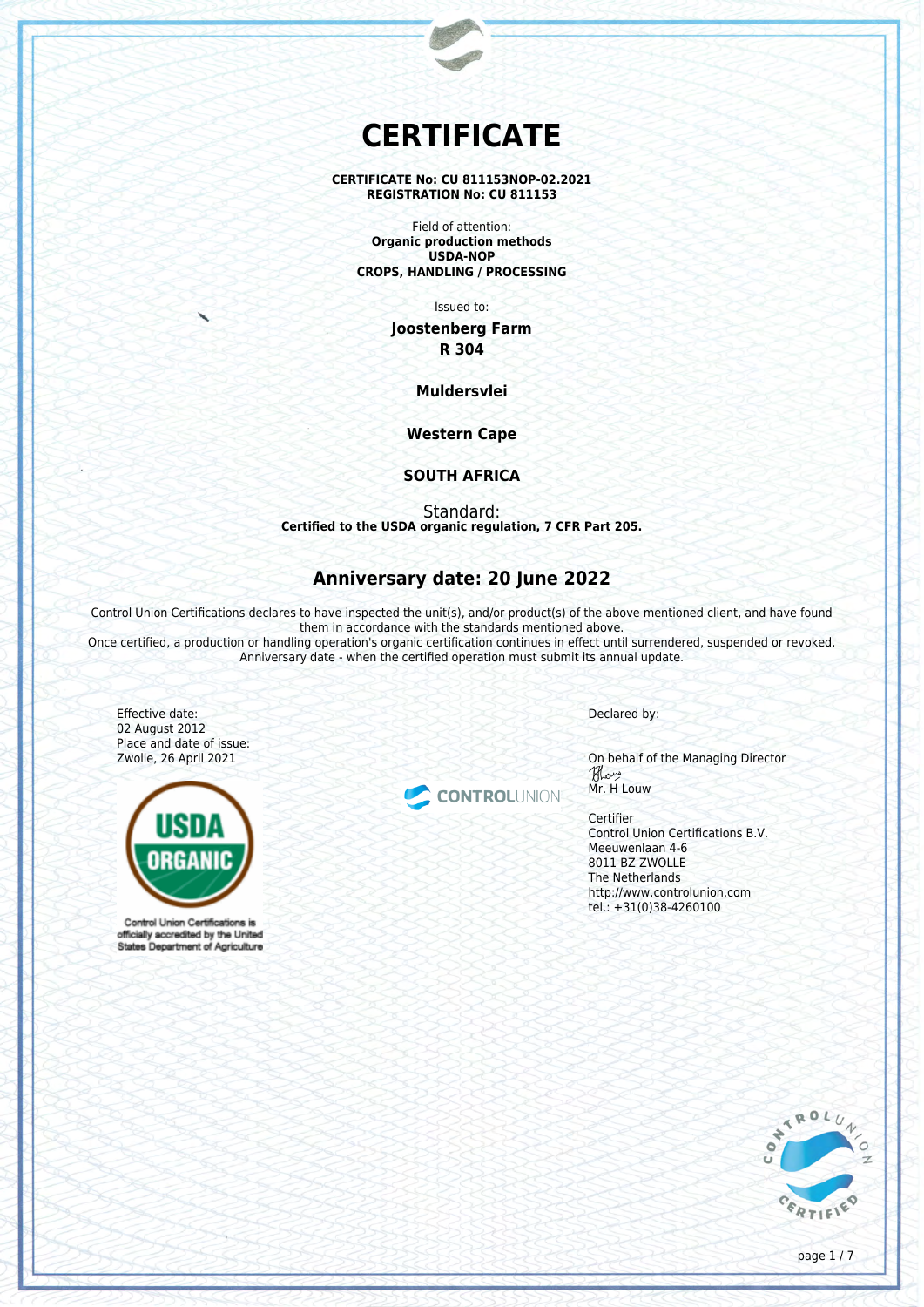**Organic production methods USDA-NOP CROPS, HANDLING / PROCESSING**

Joostenberg Farm R 304 Muldersvlei SOUTH AFRICA

**This certificate covers the following PRODUCT(S) which meet(s) the criteria of paragraph 205,270 through paragraph 205,272 and all other applicable requirements of part 205 of the National Organic Programme, including the amending regulations, and the standards which are applicable to the below indicated product category:**

## **Made with organic products**

| Product no. | <b>Name of product</b>                                  | <b>Processing unit(s)</b><br>PRC 012837 |  |  |
|-------------|---------------------------------------------------------|-----------------------------------------|--|--|
| P 104356    | Die Agteros Chenin Blanc 2014                           |                                         |  |  |
| P 148253    | Die Agteros Chenin Blanc 2017                           | PRC 012837                              |  |  |
| P 192443    | Family Blend 2019                                       | PRC 012837                              |  |  |
| P 197403    | Inyosi 2020                                             | PRC 012837                              |  |  |
| P 098452    | Joostenberg Bakermat 2012                               | PRC 012837                              |  |  |
| P 117487    | Joostenberg Bakermat 2014                               | PRC 012837                              |  |  |
| P 123792    | Joostenberg Bakermat 2015                               | PRC 012837                              |  |  |
| P 148254    | Joostenberg Bakermat 2016                               | PRC 012837                              |  |  |
| P 188877    | Joostenberg Bakermat 2017                               | PRC 012837                              |  |  |
| P 179373    | Joostenberg Bakermat 2018                               | PRC 012837                              |  |  |
| P 194247    | Joostenberg Bakermat 2019                               | PRC 012837                              |  |  |
| P 113788    | Joostenberg Cabernet Sauvignon 2014                     | PRC 012837                              |  |  |
| P 190942    | Joostenberg Chenin Blanc 2019 MMC                       | PRC 012837                              |  |  |
| P 190887    | Joostenberg Chenin Blanc 2020                           | PRC 012837                              |  |  |
| P 194248    | Joostenberg Chenin Blanc 2nd 2020                       | PRC 012837                              |  |  |
| P 099097    | Joostenberg Chenin Blanc NLH 2013                       | PRC 012837                              |  |  |
| P 166756    | Joostenberg Chenin Blanc Noble Late 2018                | PRC 012837                              |  |  |
| P 179371    | Joostenberg Chenin Blanc Noble Late 2019                | PRC 012837                              |  |  |
| P 192442    | Joostenberg Chenin Blanc Noble Late 2020                | PRC 012837                              |  |  |
| P 138735    | Joostenberg CWL Red 2015                                | PRC 012837                              |  |  |
| P 176457    | Joostenberg CWL Red 2018                                | PRC 012837                              |  |  |
| P 172222    | Joostenberg CWL White 2019                              | PRC 012837                              |  |  |
| P 118686    | Joostenberg Die Agteros 2015                            | PRC 012837                              |  |  |
| P 130290    | Joostenberg Die Agteros 2016                            | PRC 012837                              |  |  |
| P 166755    | Joostenberg Die Agteros Chenin Blanc 2018               | PRC 012837                              |  |  |
| P179370     | Joostenberg Die Agteros Chenin Blanc 2019               | PRC 012837<br>ATROL                     |  |  |
| P 194249    | PRC 012837<br>Joostenberg Die Agteros Chenin Blanc 2020 |                                         |  |  |
| P 130291    | Joostenberg Early Pick Chenin 2016                      | $\mathbf{c}$ o<br>PRC 012837            |  |  |
| P 104358    | Joostenberg Fairhead 2014                               | PRC 012837                              |  |  |
|             |                                                         |                                         |  |  |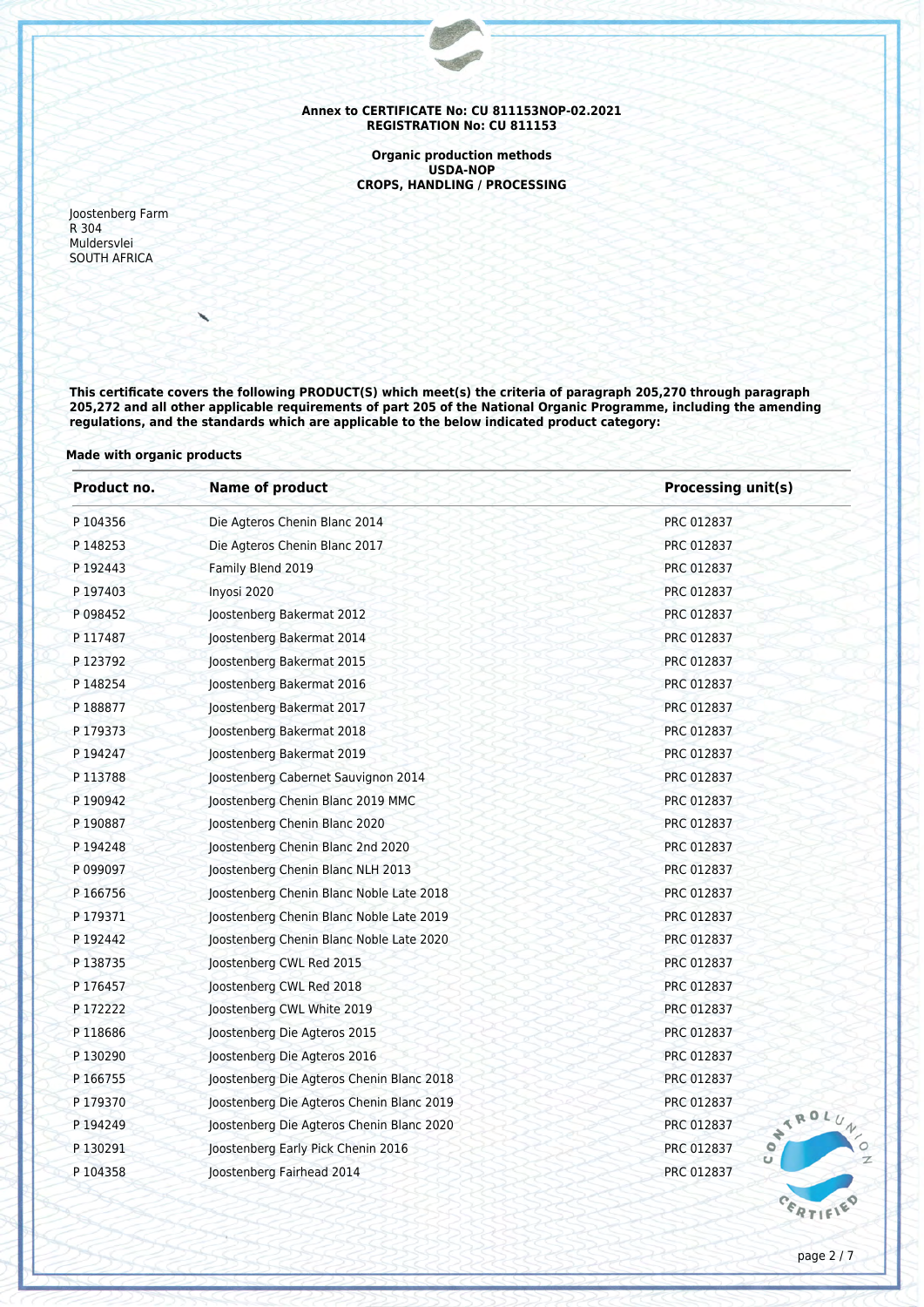#### **Organic production methods USDA-NOP CROPS, HANDLING / PROCESSING**

| Product no. | <b>Name of product</b>                            | <b>Processing unit(s)</b> |  |  |
|-------------|---------------------------------------------------|---------------------------|--|--|
| P 118687    | Joostenberg Fairhead 2015                         | PRC 012837                |  |  |
| P130299     | Joostenberg Fairhead 2016                         | PRC 012837                |  |  |
| P 148252    | Joostenberg Fairhead 2017                         | PRC 012837                |  |  |
| P 166754    | Joostenberg Fairhead 2018                         | PRC 012837                |  |  |
| P179369     | Joostenberg Fairhead 2019                         | PRC 012837                |  |  |
| P 194250    | Joostenberg Fairhead 2020                         | PRC 012837                |  |  |
| P 117486    | Joostenberg Kaalgat Steen 2015                    | PRC 012837                |  |  |
| P 130301    | Joostenberg Kaalgat Steen 2016                    | PRC 012837                |  |  |
| P 166769    | Joostenberg Kaalgat Steen 2018                    | PRC 012837                |  |  |
| P.179368    | Joostenberg Kaalgat Steen 2019                    | PRC 012837                |  |  |
| P 121920    | Joostenberg Klippe Kou Syrah 2015                 | PRC 012837                |  |  |
| P 148255    | Joostenberg Klippe Kou Syrah 2016                 | PRC 012837                |  |  |
| P 172223    | Joostenberg Klippe Kou Syrah 2017                 | PRC 012837                |  |  |
| P176456     | Joostenberg Klippe Kou Syrah 2018                 | PRC 012837                |  |  |
| P 188878    | Joostenberg Klippe Kou Syrah 2019                 | PRC 012837                |  |  |
| P 197402    | Joostenberg Klippe Kou Syrah 2020                 | PRC 012837                |  |  |
| P 117245    | Joostenberg Lightweight Syrah 2015                | PRC 012837                |  |  |
| P 148256    | Joostenberg Lightweight Syrah 2017                | PRC 012837                |  |  |
| P124686     | Joostenberg Merlot Cabernet Sauvignon 2015        | PRC 012837                |  |  |
| P 121918    | Joostenberg Mourvedre 2015                        | PRC 012837                |  |  |
| P 138734    | Joostenberg Mourvedre 2016                        | PRC 012837                |  |  |
| P179366     | Joostenberg Mourvedre 2017                        | PRC 012837                |  |  |
| P 197401    | Joostenberg Mourvedre 2020                        | PRC 012837                |  |  |
| P 148257    | Joostenberg Myburgh Bros Merlot 2015              | PRC 012837                |  |  |
| P 148258    | Joostenberg Myburgh Bros Viognier 2017            | PRC 012837                |  |  |
| P 179365    | Joostenberg Myburgh Bros Viognier 2019            | PRC 012837                |  |  |
| P 123793    | Joostenberg Philip Albert Cabernet Sauvignon 2015 | PRC 012837                |  |  |
| P 148259    | Joostenberg Philip Albert Cabernet Sauvignon 2016 | PRC 012837                |  |  |
| P 166752    | Joostenberg Philip Albert Cabernet Sauvignon 2017 | PRC 012837                |  |  |
| P179364     | Joostenberg Philip Albert Cabernet Sauvignon 2018 | PRC 012837                |  |  |
| P 194252    | Joostenberg Philip Albert Cabernet Sauvignon 2019 | PRC 012837                |  |  |
| P 148260    | Joostenberg Rousanne 2017                         | PRC 012837                |  |  |
| P 121919    | Joostenberg Touriga Nacional 2015                 | PRC 012837                |  |  |
| P 194251    | Myburgh Bros Viognier 2020                        | PRC 012837                |  |  |

## **100% organic products**

| Product no. | <b>Name of product</b>      | <b>Processing unit(s)</b><br>$-0.01$ |                |  |
|-------------|-----------------------------|--------------------------------------|----------------|--|
| P 174230    | Grapes (alvarinho)          | PRC 012837                           | $\circ$        |  |
| P 007722    | Grapes (cabernet sauvignon) | PRC 012837                           | $\overline{z}$ |  |
| P 014479    | Grapes (chenin blanc)       | PRC 012837                           |                |  |
|             |                             |                                      |                |  |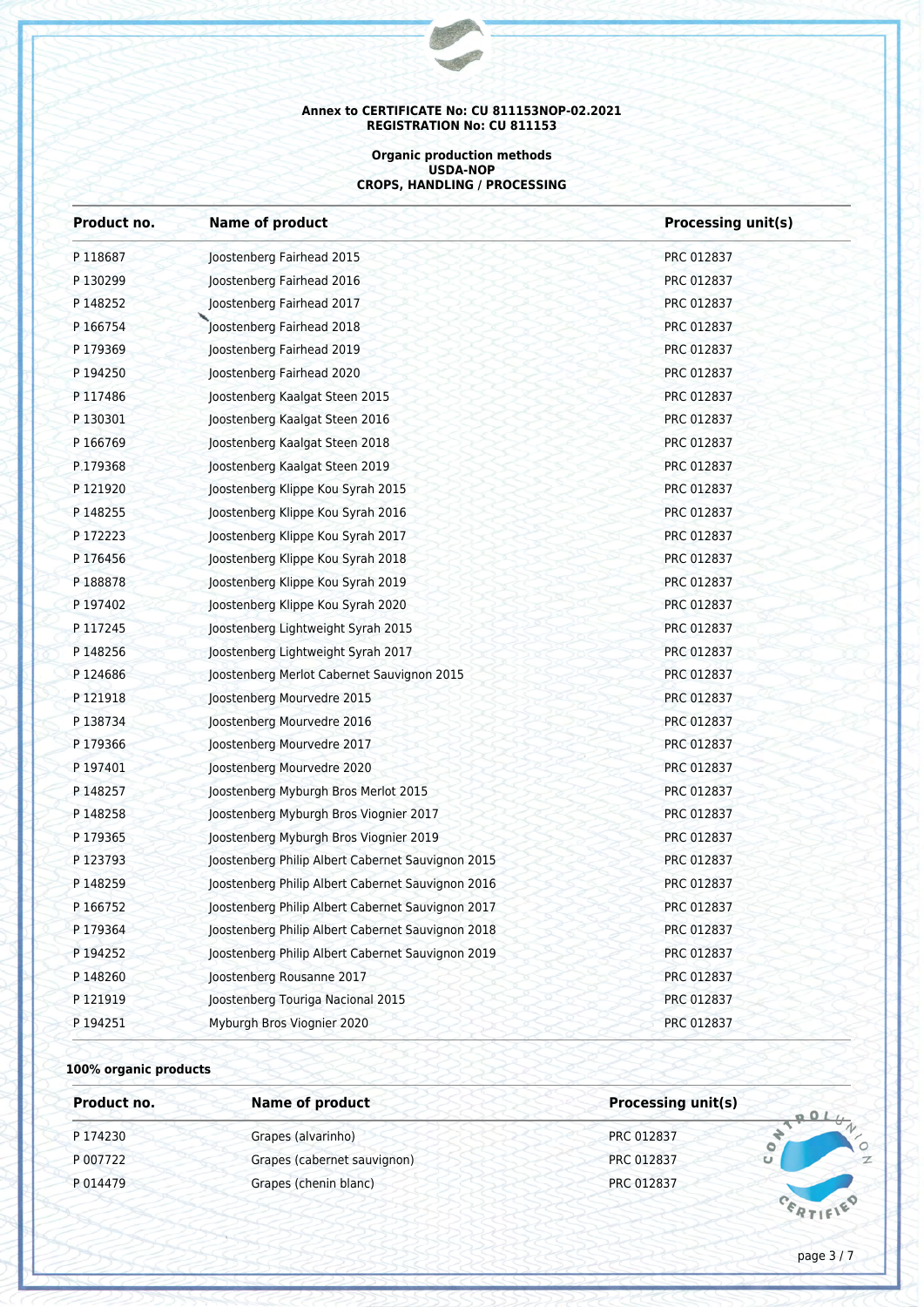#### **Organic production methods USDA-NOP CROPS, HANDLING / PROCESSING**

| Product no.<br><b>Name of product</b> |  |                           | <b>Processing unit(s)</b> |  |
|---------------------------------------|--|---------------------------|---------------------------|--|
| P 014469                              |  | Grapes (merlot)           | PRC 012837                |  |
| P 015711                              |  | Grapes (mouvedre)         | PRC 012837                |  |
| P 034500                              |  | Grapes (rousanne)         | PRC 012837                |  |
| P 007724                              |  | Grapes (shiraz)           | PRC 012837                |  |
| P 155944                              |  | Grapes (touriga nacional) | PRC 012837                |  |
| P 015708                              |  | Grapes (viognier)         | PRC 012837                |  |

\* Status:

100% organic: in accordance with paragraph 205,301, article a, of the National Organic Programme and the CU Inspection Regulations.

Organic: in accordance with paragraph 205,301, article b, of the National Organic Programme and the CU Certifications Inspection Regulations.

Made with organic: in accordance with paragraph 205,301, article c, of the National Organic Programme and the CU Certifications Inspection Regulations

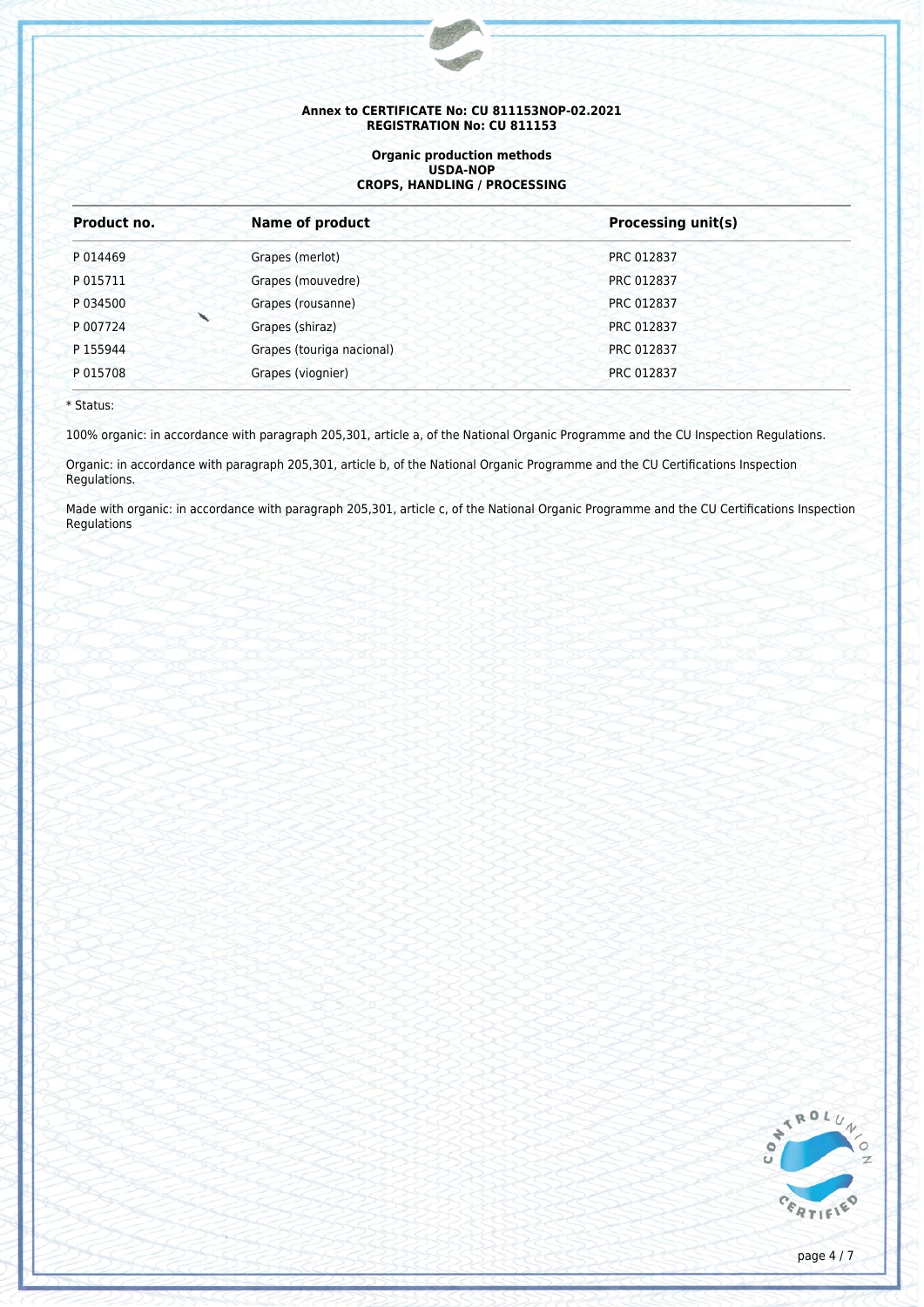#### **Organic production methods USDA-NOP CROPS, HANDLING / PROCESSING**

This Certificate covers the following PRODUCT(S) which are Certified in accordance with the terms of the U.S. - Canada Organic Equivalency Arrangement:

## **Organic products**

|          | <b>Product no. Name of product</b>        | <b>Processing unit(s)</b> |
|----------|-------------------------------------------|---------------------------|
| P 104356 | Die Agteros Chenin Blanc 2014             |                           |
| P 148253 | Die Agteros Chenin Blanc 2017             |                           |
| P 192443 | Family Blend 2019                         |                           |
| P 174230 | Grapes (alvarinho)                        |                           |
| P 007722 | Grapes (cabernet sauvignon)               |                           |
| P 014479 | Grapes (chenin blanc)                     |                           |
| P 014469 | Grapes (merlot)                           |                           |
| P 015711 | Grapes (mouvedre)                         |                           |
| P 034500 | Grapes (rousanne)                         |                           |
| P 007724 | Grapes (shiraz)                           |                           |
| P 155944 | Grapes (touriga nacional)                 |                           |
| P 015708 | Grapes (viognier)                         |                           |
| P 197403 | Inyosi 2020                               |                           |
| P 098452 | Joostenberg Bakermat 2012                 |                           |
| P 117487 | Joostenberg Bakermat 2014                 |                           |
| P 123792 | Joostenberg Bakermat 2015                 |                           |
| P 148254 | Joostenberg Bakermat 2016                 |                           |
| P 188877 | Joostenberg Bakermat 2017                 |                           |
| P 179373 | Joostenberg Bakermat 2018                 |                           |
| P 194247 | Joostenberg Bakermat 2019                 |                           |
| P 113788 | Joostenberg Cabernet Sauvignon 2014       |                           |
| P 190942 | Joostenberg Chenin Blanc 2019 MMC         |                           |
| P 190887 | Joostenberg Chenin Blanc 2020             |                           |
| P 194248 | Joostenberg Chenin Blanc 2nd 2020         |                           |
| P 099097 | Joostenberg Chenin Blanc NLH 2013         |                           |
| P 166756 | Joostenberg Chenin Blanc Noble Late 2018  |                           |
| P 179371 | Joostenberg Chenin Blanc Noble Late 2019  |                           |
| P 192442 | Joostenberg Chenin Blanc Noble Late 2020  |                           |
| P 138735 | Joostenberg CWL Red 2015                  |                           |
| P 176457 | Joostenberg CWL Red 2018                  |                           |
| P 172222 | Joostenberg CWL White 2019                |                           |
| P 118686 | Joostenberg Die Agteros 2015              |                           |
| P130290  | Joostenberg Die Agteros 2016              |                           |
| P 166755 | Joostenberg Die Agteros Chenin Blanc 2018 | ATROL                     |
| P 179370 | Joostenberg Die Agteros Chenin Blanc 2019 |                           |
| P 194249 | Joostenberg Die Agteros Chenin Blanc 2020 |                           |
| P130291  | Joostenberg Early Pick Chenin 2016        |                           |
|          |                                           |                           |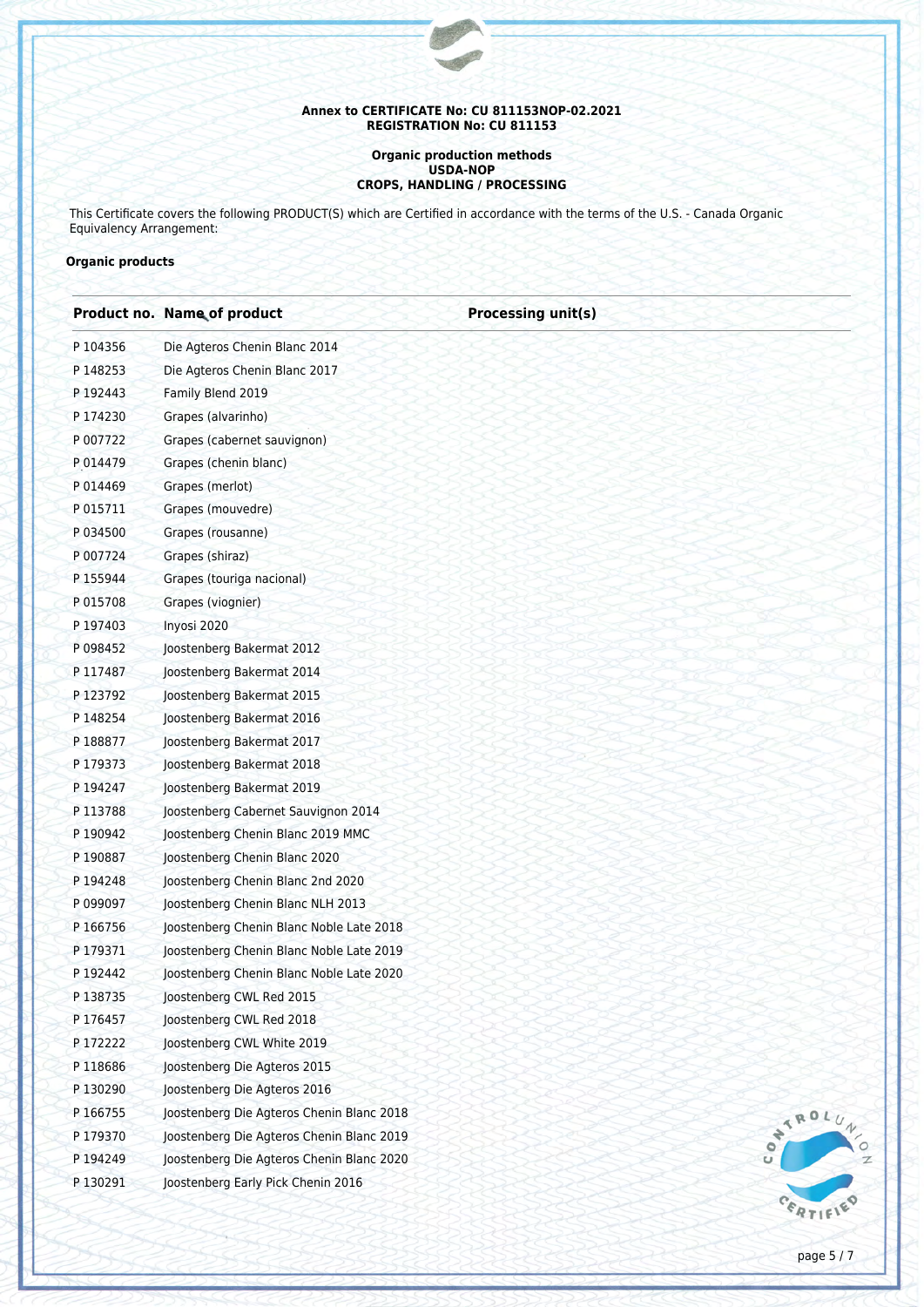#### **Organic production methods USDA-NOP CROPS, HANDLING / PROCESSING**

**Processing unit(s)** 

|          | Product no. Name of product                       |
|----------|---------------------------------------------------|
| P 104358 | Joostenberg Fairhead 2014                         |
| P118687  | Joostenberg Fairhead 2015                         |
| P130299  | Joostenberg Fairhead 2016                         |
| P 148252 | Joostenberg Fairhead 2017                         |
| P 166754 | Joostenberg Fairhead 2018                         |
| P179369  | Joostenberg Fairhead 2019                         |
| P 194250 | Joostenberg Fairhead 2020                         |
| P 117486 | Joostenberg Kaalgat Steen 2015                    |
| P130301  | Joostenberg Kaalgat Steen 2016                    |
| P.166769 | Joostenberg Kaalgat Steen 2018                    |
| P179368  | Joostenberg Kaalgat Steen 2019                    |
| P 121920 | Joostenberg Klippe Kou Syrah 2015                 |
| P 148255 | Joostenberg Klippe Kou Syrah 2016                 |
| P 172223 | Joostenberg Klippe Kou Syrah 2017                 |
| P176456  | Joostenberg Klippe Kou Syrah 2018                 |
| P 188878 | Joostenberg Klippe Kou Syrah 2019                 |
| P 197402 | Joostenberg Klippe Kou Syrah 2020                 |
| P 117245 | Joostenberg Lightweight Syrah 2015                |
| P148256  | Joostenberg Lightweight Syrah 2017                |
| P124686  | Joostenberg Merlot Cabernet Sauvignon 2015        |
| P 121918 | Joostenberg Mourvedre 2015                        |
| P138734  | Joostenberg Mourvedre 2016                        |
| P179366  | Joostenberg Mourvedre 2017                        |
| P 197401 | Joostenberg Mourvedre 2020                        |
| P 148257 | Joostenberg Myburgh Bros Merlot 2015              |
| P 148258 | Joostenberg Myburgh Bros Viognier 2017            |
| P179365  | Joostenberg Myburgh Bros Viognier 2019            |
| P 123793 | Joostenberg Philip Albert Cabernet Sauvignon 2015 |
| P148259  | Joostenberg Philip Albert Cabernet Sauvignon 2016 |
| P 166752 | Joostenberg Philip Albert Cabernet Sauvignon 2017 |
| P 179364 | Joostenberg Philip Albert Cabernet Sauvignon 2018 |
| P 194252 | Joostenberg Philip Albert Cabernet Sauvignon 2019 |
| P 148260 | Joostenberg Rousanne 2017                         |
| P 121919 | Joostenberg Touriga Nacional 2015                 |
| P 194251 | Myburgh Bros Viognier 2020                        |
|          |                                                   |

#### \*Status:

Organic: Products that contains at least 95% organic content.

% organic ingredients: Multi-ingredient products with 70%-95% organic product content.